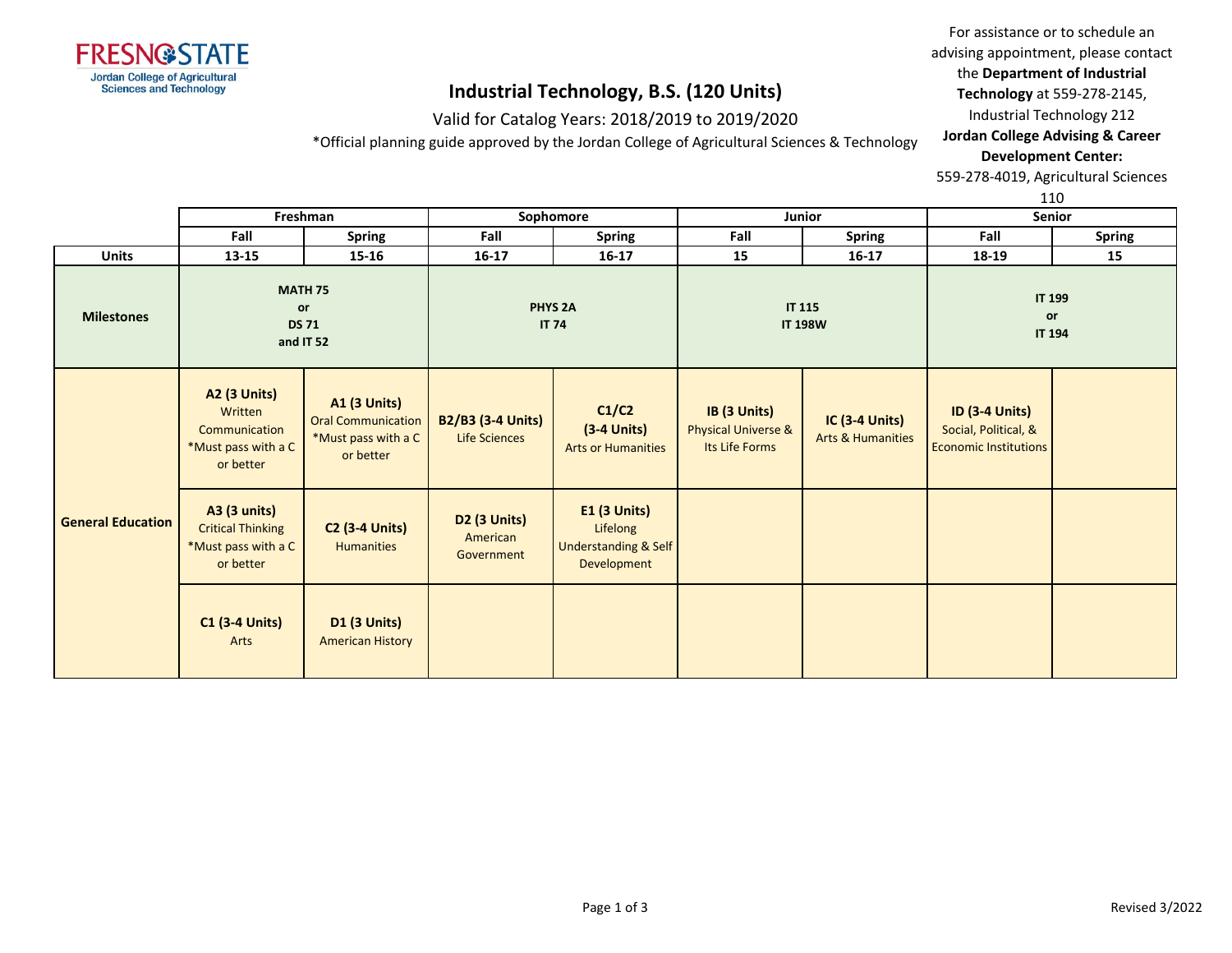

### Valid for Catalog Years: 2018/2019 to 2019/2020

\*Official planning guide approved by the Jordan College of Agricultural Sciences & Technology

For assistance or to schedule an advising appointment, please contact the **Department of Industrial Technology** at 559-278-2145,

Industrial Technology 212

### **Jordan College Advising & Career Development Center:**

559-278-4019, Agricultural Sciences

110

|              |                                                                                                                                                       | Freshman                                                         |                                                                                                                                                      | Sophomore                                                                                                                                                 |                                                                | Junior                                                              | ᅩᅩ<br>Senior                                                 |                                                                                                                            |
|--------------|-------------------------------------------------------------------------------------------------------------------------------------------------------|------------------------------------------------------------------|------------------------------------------------------------------------------------------------------------------------------------------------------|-----------------------------------------------------------------------------------------------------------------------------------------------------------|----------------------------------------------------------------|---------------------------------------------------------------------|--------------------------------------------------------------|----------------------------------------------------------------------------------------------------------------------------|
|              | Fall                                                                                                                                                  | Spring                                                           | Fall                                                                                                                                                 | <b>Spring</b>                                                                                                                                             | Fall                                                           | <b>Spring</b>                                                       | Fall                                                         | <b>Spring</b>                                                                                                              |
| <b>Units</b> | $13 - 15$                                                                                                                                             | $15 - 16$                                                        | $16 - 17$                                                                                                                                            | $16 - 17$                                                                                                                                                 | 15                                                             | $16-17$                                                             | 18-19                                                        | 15                                                                                                                         |
|              | <b>GE Area B4</b><br><b>MATH 75 or DS 71</b><br>$(3-4$ Units)<br>Quantitative<br>Reasoning<br>*See course catalog<br>for prerequisite<br>requirements | <b>GE Area D3</b><br><b>IT 20</b><br>(3 Units)<br>Social Science | GE Area B1/B3<br><b>PHYS 2A</b><br>(4 Units)<br><b>Physical Sciences</b><br>[Pre-Req: DS 71,<br>MATH 75, or MATH<br>70; or department<br>permission] | <b>DS 73</b><br>(3 Units)<br>[Pre-Req: LM; DS 71<br>or equivalent; ECON<br>40 & 50<br>recommended]<br>OR<br><b>MATH 11</b><br>(3 Units)<br>[Pre-Req: ELM] | <b>IT 133</b><br>(3 Units)<br>OR<br><b>IT 156</b><br>(3 Units) | <b>IT 117</b><br>(3 Units)<br>[Pre-Req: DS 73 or<br><b>MATH 11]</b> | <b>IT 106</b><br>(3 Units)                                   | <b>IT 104</b><br>(3 Units)<br>[Pre-Req: IT 114, 115]                                                                       |
| <b>Major</b> | <b>IT 30</b><br>$(1$ Unit)                                                                                                                            | <b>IT 52</b><br>(3 Units)                                        | <b>IT 74</b><br>(3 Units)                                                                                                                            | <b>IT 92</b><br>(3 Units)                                                                                                                                 | <b>IT 198W</b><br>(3 Units)                                    | <b>IT 148</b><br>(3 Units)                                          | <b>IT Elective</b><br>(3 Units)<br>*See footnotes            | <b>IT 137</b><br>(3 Units)<br>[Pre-Req: IT 117]<br><b>OR</b><br><b>IT 184</b><br>(3 Units)<br>[Pre-Req: IT 117 & IT<br>74] |
|              |                                                                                                                                                       |                                                                  | <b>IT Elective</b><br>(3 Units)<br>*See footnotes                                                                                                    | <b>CHEM 3A</b><br>(4 Units)<br>[Pre-Req: GE B4 (may<br>be taken<br>concurrently)]<br>*No credit if taken<br>after CHEM 1A                                 | <b>IT 115</b><br>(3 Units)                                     | <b>IT 114</b><br>(3 Units)                                          | <b>IT Elective</b><br>(3 Units)<br>*See footnotes            | <b>IT 196</b><br>$(1$ Unit)<br>[Pre-Req: Senior<br>standing]                                                               |
|              |                                                                                                                                                       |                                                                  |                                                                                                                                                      |                                                                                                                                                           | <b>IT 118</b><br>(3 Units)                                     |                                                                     | <b>IT 199</b><br>(3 Units)<br>[Pre-Req: UDWE or IT]<br>198W] | <b>IT Elective</b><br>(3 Units)<br>*See footnotes                                                                          |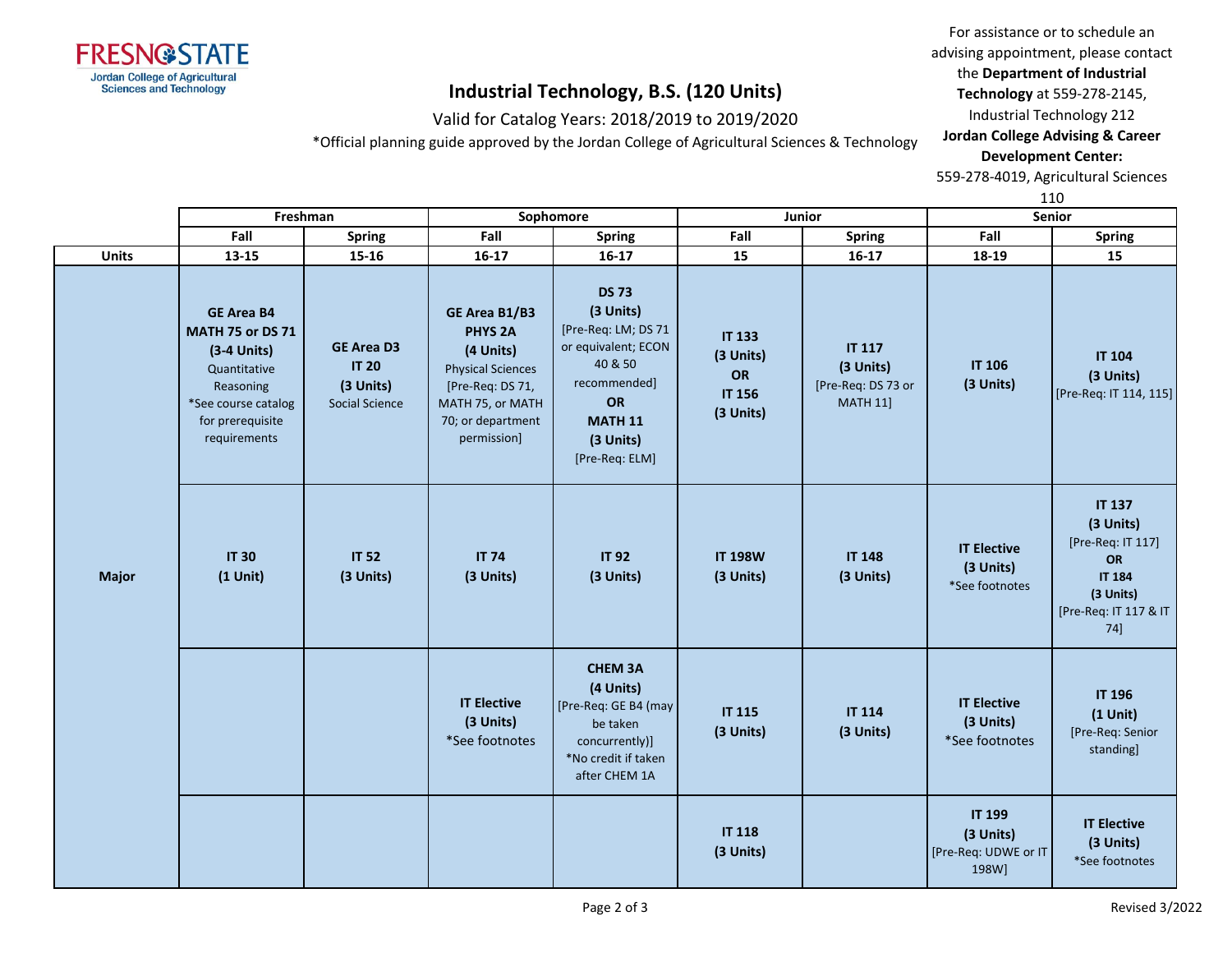

## Valid for Catalog Years: 2018/2019 to 2019/2020

\*Official planning guide approved by the Jordan College of Agricultural Sciences & Technology

For assistance or to schedule an advising appointment, please contact the **Department of Industrial** 

**Technology** at 559-278-2145,

Industrial Technology 212

#### **Jordan College Advising & Career Development Center:**

559-278-4019, Agricultural Sciences

110

|                                                        |           |               |           |               |      |               |                                                   | 110                                               |
|--------------------------------------------------------|-----------|---------------|-----------|---------------|------|---------------|---------------------------------------------------|---------------------------------------------------|
|                                                        |           | Freshman      |           | Sophomore     |      | Junior        | Senior                                            |                                                   |
|                                                        | Fall      | <b>Spring</b> | Fall      | <b>Spring</b> | Fall | <b>Spring</b> | Fall                                              | <b>Spring</b>                                     |
| <b>Units</b>                                           | $13 - 15$ | 15-16         | $16 - 17$ | $16 - 17$     | 15   | $16 - 17$     | 18-19                                             | 15                                                |
| <b>Major</b>                                           |           |               |           |               |      |               | <b>IT Elective</b><br>(3 Units)<br>*See footnotes | <b>IT Elective</b><br>(2 Units)<br>*See footnotes |
| <b>Additional</b><br>Graduation<br><b>Requirements</b> |           |               |           |               |      |               |                                                   | MI (3 Units)<br>Multicultural/<br>International   |

#### **FOOTNOTES:**

**Prerequisites/Corequisites:** Other restrictions may apply. Please see your course catalog for detailed prerequisite/corequisite requirements.

**Grade Requirements:** All courses (except IT 194) required for the major must receive a letter grade.

**Electives:** Students must earn a minimum of 120 units total to graduate. The number of required elective units may vary, depending on the amount of units earned from major and GE courses. **IT Electives (17 units):** Electives should be chosen from the following list with advisor's approval: IT 12, 41, 58, 63, 71, 80, 110, 112, 116, 120, 127, 129, 131, 133, 134, 146, 147, 156, 164, 165, 190, 191T, or 194.

**Upper Division Writing Skills requirement (UDWS):** All undergraduate students must demonstrate competency in writing skills: IT 198W (C or better) is required for Industrial Technology majors Substitutions: If substitutions/exceptions/waivers are made for any major courses that also meet GE and/or the Multicultural/International graduation requirement, the student is responsible for completing additional courses to satisfy the respective areas (GE and/or MI). This also includes the upperdivision writing requirement.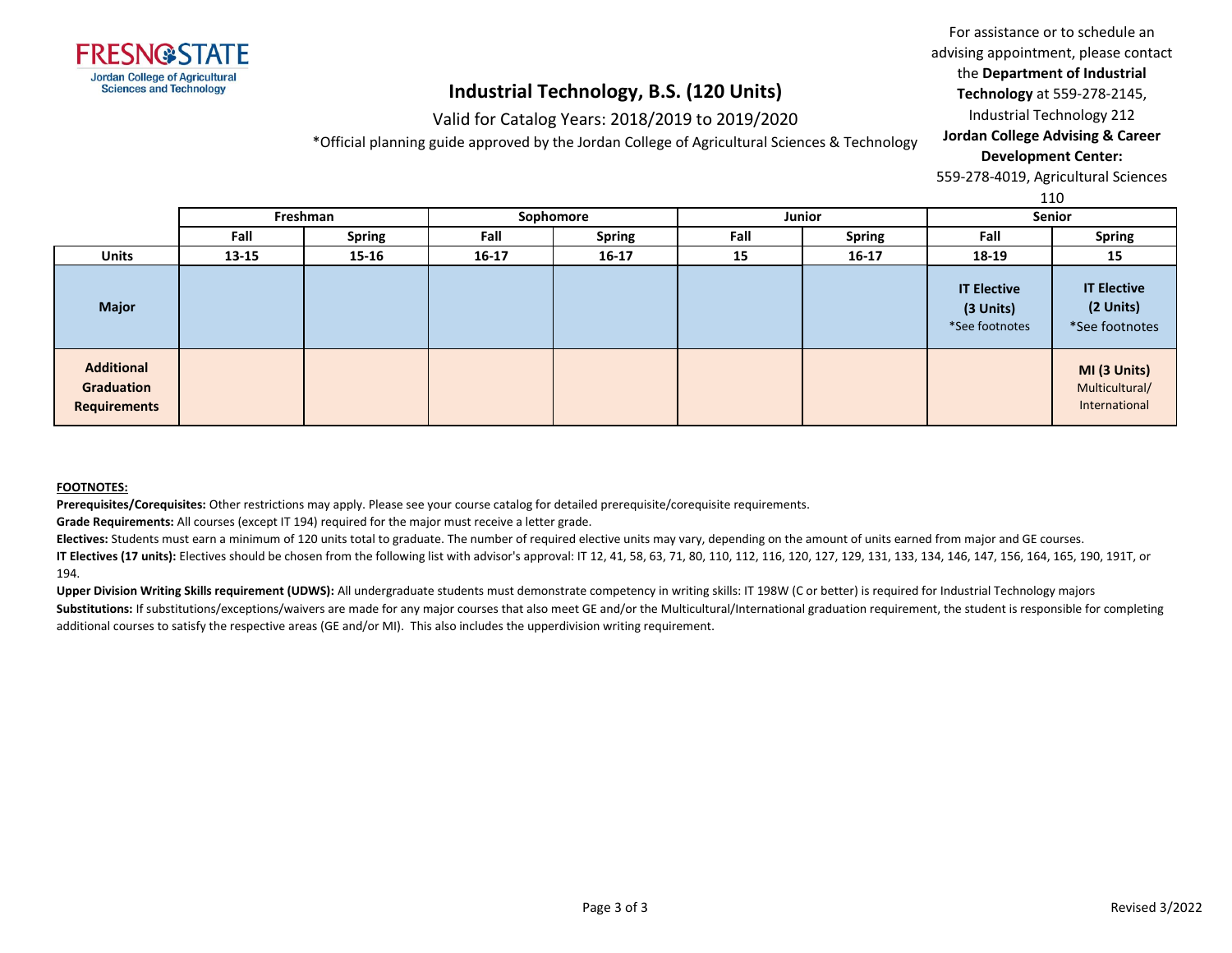

### Valid for Catalog Years: 2017/2018 \*Official planning guide approved by the Jordan College of Agricultural Sciences & Technology

appointment, please contact the **Department of Industrial Technology** at

For assistance or to schedule an advising

559-278-2145, Industrial Technology 212

### **Jordan College Advising & Career Development Center:**

|                             |                                                                                     | Freshman                                                                             |                                                   | Sophomore                                                                |                                                                 | <b>Junior</b>                                   | <b>Senior</b>                                                                    |                                             |
|-----------------------------|-------------------------------------------------------------------------------------|--------------------------------------------------------------------------------------|---------------------------------------------------|--------------------------------------------------------------------------|-----------------------------------------------------------------|-------------------------------------------------|----------------------------------------------------------------------------------|---------------------------------------------|
|                             | Fall                                                                                | <b>Spring</b>                                                                        | Fall                                              | <b>Spring</b>                                                            | Fall                                                            | <b>Spring</b>                                   | Fall                                                                             | <b>Spring</b>                               |
| <b>Units</b>                | 13-15                                                                               | $15 - 16$                                                                            | $16 - 17$                                         | $16 - 17$                                                                | 15                                                              | $16 - 17$                                       | 18-19                                                                            | 15                                          |
|                             | <b>A2 (3 Units)</b><br>Written<br>Communication<br>*Must pass with a C<br>or better | <b>A1 (3 Units)</b><br><b>Oral Communication</b><br>*Must pass with a C or<br>better | <b>B2/B3 (3-4 Units)</b><br>Life Sciences         | C1/C2<br>$(3-4$ Units)<br><b>Arts or Humanities</b>                      | IB (3 Units)<br><b>Physical Universe</b><br>&<br>Its Life Forms | $IC(3-4 Units)$<br><b>Arts &amp; Humanities</b> | <b>ID (3-4 Units)</b><br>Social, Political, &<br>Economic<br><b>Institutions</b> | MI (3 Units)<br>Multicultural/International |
| General<br><b>Education</b> | <b>A3 (3 units)</b><br><b>Critical Thinking</b><br>*Must pass with a C<br>or better | <b>C2 (3-4 Units)</b><br><b>Humanities</b>                                           | <b>D2 (3 Units)</b><br><b>American Government</b> | $E1$ (3 Units)<br>Lifelong<br>Understanding &<br><b>Self Development</b> |                                                                 |                                                 |                                                                                  |                                             |
|                             | $C1$ (3-4 Units)<br>Arts                                                            | D1 (3 Units)<br><b>American History</b>                                              |                                                   |                                                                          |                                                                 |                                                 |                                                                                  |                                             |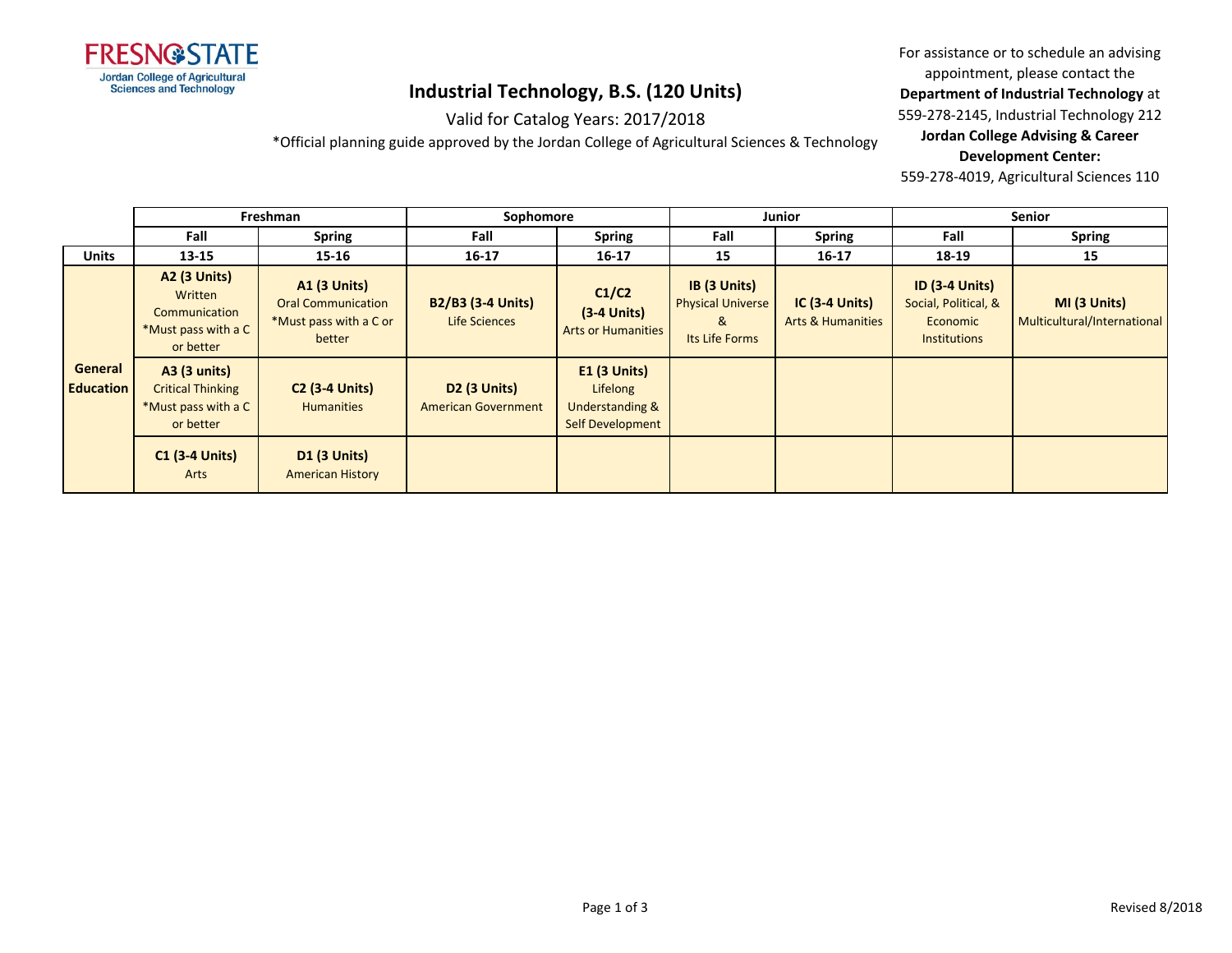

### Valid for Catalog Years: 2017/2018

\*Official planning guide approved by the Jordan College of Agricultural Sciences & Technology

For assistance or to schedule an advising appointment, please contact the

**Department of Industrial Technology** at

559-278-2145, Industrial Technology 212

#### **Jordan College Advising & Career Development Center:**

|                  |                                                                                                                                                       | Freshman                                                      | Sophomore                                                                                                                               |                                                                                                                                                                           |                                                   | <b>Junior</b>                                             |                                                       | Senior                                                                                              |
|------------------|-------------------------------------------------------------------------------------------------------------------------------------------------------|---------------------------------------------------------------|-----------------------------------------------------------------------------------------------------------------------------------------|---------------------------------------------------------------------------------------------------------------------------------------------------------------------------|---------------------------------------------------|-----------------------------------------------------------|-------------------------------------------------------|-----------------------------------------------------------------------------------------------------|
|                  | Fall                                                                                                                                                  | <b>Spring</b>                                                 | Fall                                                                                                                                    | <b>Spring</b>                                                                                                                                                             | Fall                                              | <b>Spring</b>                                             | Fall                                                  | <b>Spring</b>                                                                                       |
| <b>Units</b>     | 13-15                                                                                                                                                 | $15 - 16$                                                     | $16-17$                                                                                                                                 | $16 - 17$                                                                                                                                                                 | 15                                                | $16 - 17$                                                 | 18-19                                                 | 15                                                                                                  |
|                  | <b>GE Area B4</b><br><b>MATH 75 or DS 71</b><br>$(3-4$ Units)<br>Quantitative<br>Reasoning<br>*See course catalog<br>for prerequisite<br>requirements | <b>GE Area D3</b><br>IT 20 (3 Units)<br><b>Social Science</b> | GE Area B1/B3<br>PHYS 2A (4 Units)<br><b>Physical Sciences</b><br>[Pre-Req: DS 71, MATH 75,<br>or MATH 70; or<br>department permission] | <b>DS 73 (3 Units)</b><br>[Pre-Req: LM; DS 71<br>or equivalent;<br><b>ECON 40 &amp; 50</b><br>recommended]<br><b>OR</b><br><b>MATH 11 (3)</b><br>Units)<br>[Pre-Req: ELM] | IT 133 (3 Units)<br><b>OR</b><br>IT 156 (3 Units) | IT 117 (3 Units)<br>[Pre-Req: DS 73 or<br><b>MATH 11]</b> | IT 106 (3 Units)                                      | IT 104 (3 Units)<br>[Pre-Req: IT 114, 115]                                                          |
| <b>Major</b>     | IT 30 (1 Unit)                                                                                                                                        | IT 52 (3 Units)                                               | IT 74 (3 Units)                                                                                                                         | IT 92 (3 Units)                                                                                                                                                           | <b>IT 198W</b><br>(3 Units)                       | IT 148 (3 Units)                                          | <b>IT Elective</b><br>(3)<br>Units)<br>*See footnotes | <b>IT 137 (3 Units)</b><br>[Pre-Req: IT 117]<br>OR<br>IT 184 (3 Units)<br>[Pre-Req: IT 117 & IT 74] |
|                  |                                                                                                                                                       |                                                               | <b>IT Elective</b><br>(3 Units)<br>*See footnotes                                                                                       | <b>CHEM 3A</b><br>(4 Units)<br>[Pre-Req: GE B4<br>(may be taken<br>concurrently)]<br>*No credit if taken<br>after CHEM 1A                                                 | IT 115 (3 Units)                                  | IT 114 (3 Units)                                          | <b>IT Elective</b><br>(3 Units)<br>*See footnotes     | IT 196 (1 Unit)<br>[Pre-Req: Senior standing]                                                       |
|                  |                                                                                                                                                       |                                                               |                                                                                                                                         |                                                                                                                                                                           | IT 118 (3 Units)                                  |                                                           | IT 199 (3 Units)<br>[Pre-Req: UDWE or<br>IT 198W]     | IT Elective (3 Units)<br>*See footnotes                                                             |
|                  |                                                                                                                                                       |                                                               |                                                                                                                                         |                                                                                                                                                                           |                                                   |                                                           | <b>IT Elective</b><br>(3 Units)<br>*See footnotes     | <b>IT Elective</b><br>(2 Units)<br>*See footnotes                                                   |
| <b>Electives</b> |                                                                                                                                                       |                                                               |                                                                                                                                         |                                                                                                                                                                           |                                                   |                                                           |                                                       |                                                                                                     |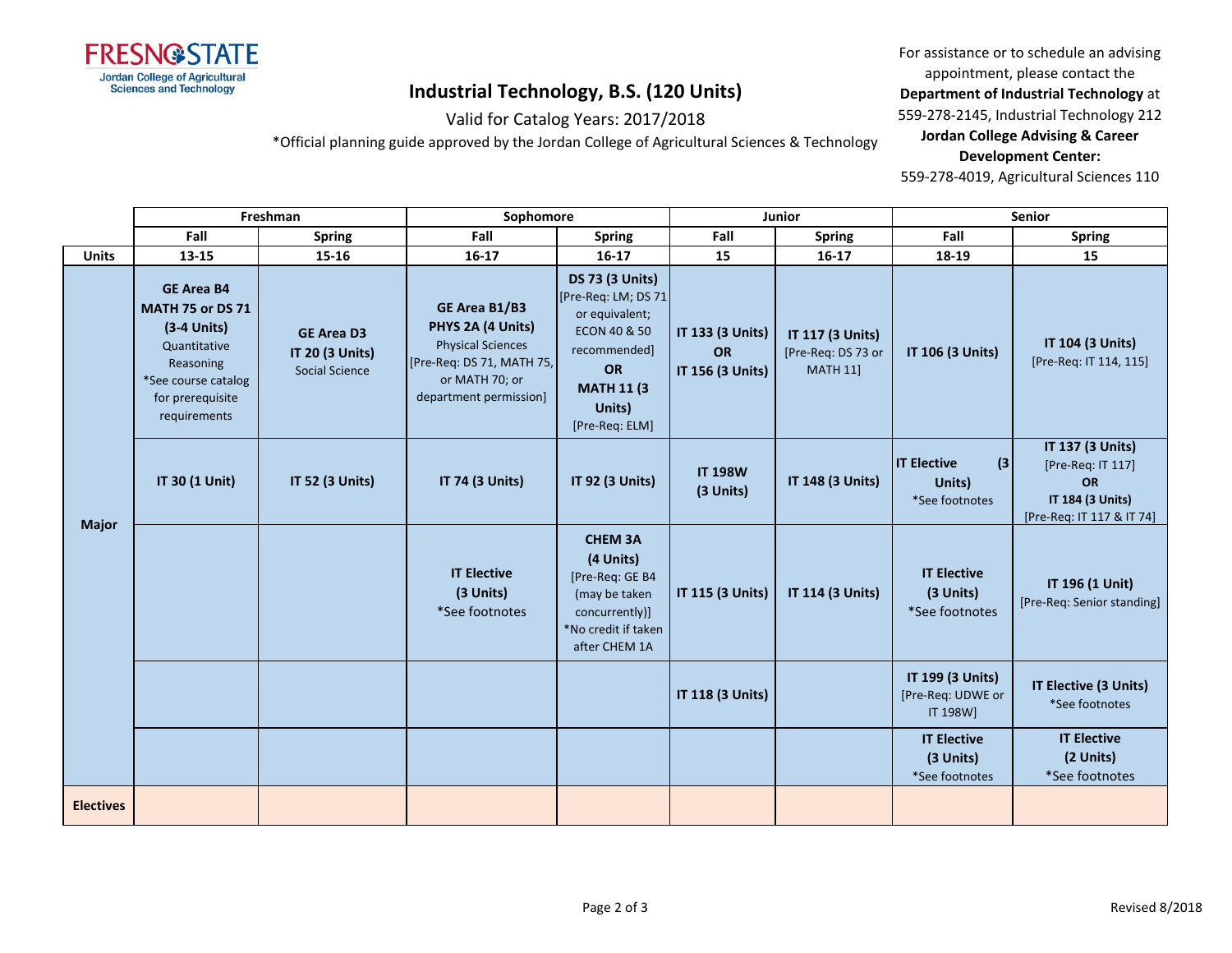

### Valid for Catalog Years: 2017/2018 \*Official planning guide approved by the Jordan College of Agricultural Sciences & Technology

For assistance or to schedule an advising appointment, please contact the

**Department of Industrial Technology** at

559-278-2145, Industrial Technology 212

### **Jordan College Advising & Career Development Center:**

559-278-4019, Agricultural Sciences 110

|              |       | Freshman      | Sophomore      |                  |      | Junior                  |       | Senior |
|--------------|-------|---------------|----------------|------------------|------|-------------------------|-------|--------|
|              | Fall  | <b>Spring</b> | Fall           | <b>Spring</b>    | Fall | <b>Spring</b>           | Fall  | Spring |
| <b>Units</b> | 13-15 | <br>15-16     | 10.17<br>10-17 | --<br>16-<br>--- | --   | $\overline{a}$<br>16-17 | 18-19 | --     |

#### **FOOTNOTES:**

**Prerequisites/Corequisites:** Other restrictions may apply. Please see your course catalog for detailed prerequisite/corequisite requirements.

**Grade Requirements:** All courses (except IT 194) required for the major must receive a letter grade.

**Electives:** Students must earn a minimum of 120 units total to graduate. The number of required elective units may vary, depending on the amount of units earned from major and GE courses.

**IT Electives (17 units):** Electives should be chosen from the following list with advisor's approval: IT 12, 41, 58, 63, 71, 80, 110, 112, 116, 120, 127, 129, 131, 133, 134, 146, 147, 156, 164, 165, 190, 191T, or 194.

**Upper Division Writing Skills requirement (UDWS):** All undergraduate students must demonstrate competency in writing skills: IT 198W (C or better) is required for Industrial Technology majors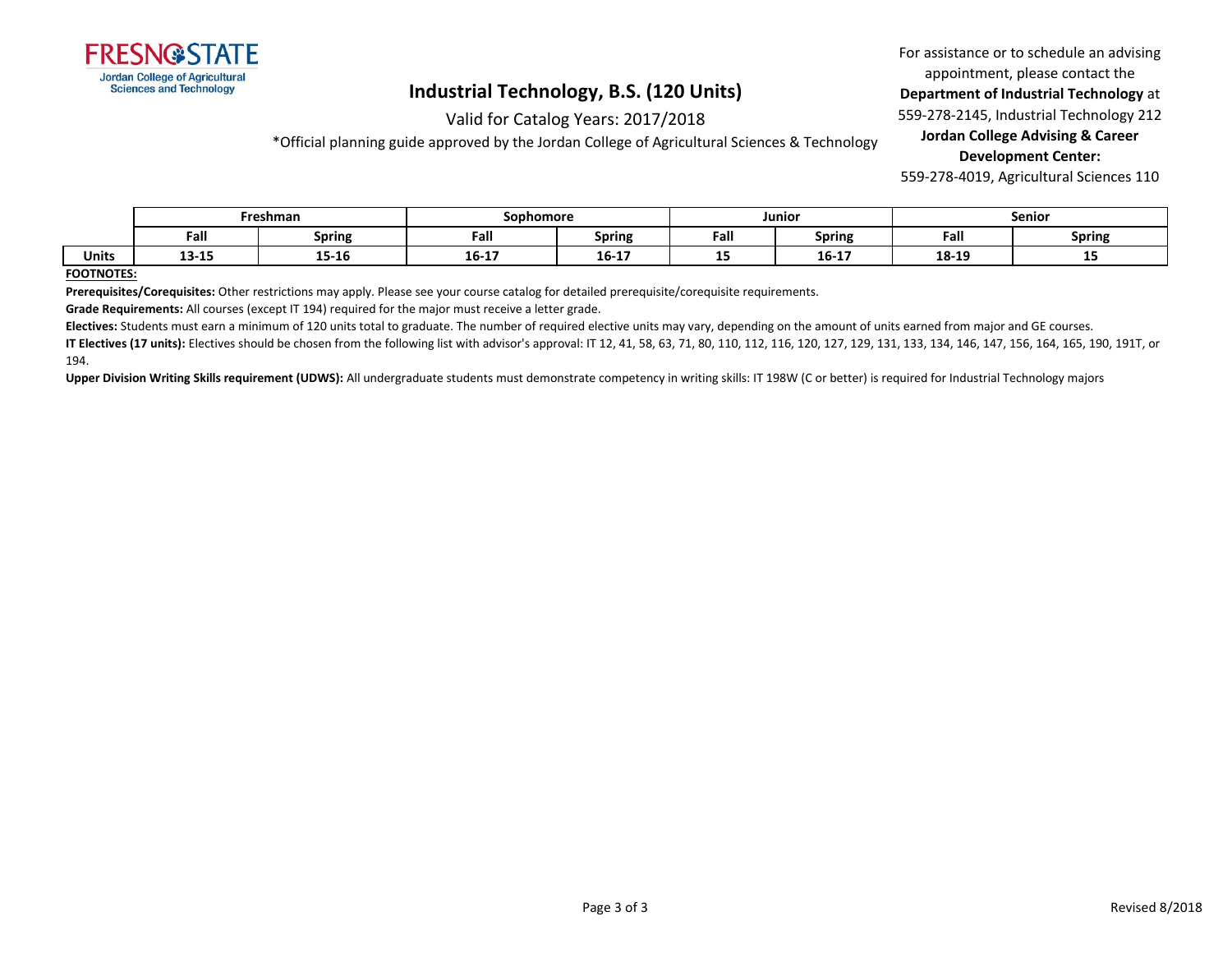

# Valid for Catalog Years: 2015/2016 to 2016/2017

\*Official planning guide approved by the Jordan College of Agricultural Sciences & Technology

For assistance or to schedule an advising appointment, please contact the

**Department of Industrial Technology** at

559-278-2145, Industrial Technology 212

#### **Jordan College Advising & Career Development Center:**

|                                    |                                                                                     | Freshman                                                                             | Sophomore                                         |                                                                                   | Junior                              |                                                       | <b>Senior</b>                                                                    |                                             |
|------------------------------------|-------------------------------------------------------------------------------------|--------------------------------------------------------------------------------------|---------------------------------------------------|-----------------------------------------------------------------------------------|-------------------------------------|-------------------------------------------------------|----------------------------------------------------------------------------------|---------------------------------------------|
|                                    | Fall                                                                                | <b>Spring</b>                                                                        | Fall                                              | <b>Spring</b>                                                                     | Fall                                | Spring                                                | Fall                                                                             | <b>Spring</b>                               |
| <b>Units</b>                       | $15 - 17$                                                                           | $15 - 16$                                                                            | $13 - 17$                                         | 15-16                                                                             | 15                                  | 19-20                                                 | 18-19                                                                            | 13                                          |
|                                    | <b>A2 (3 Units)</b><br>Written<br>Communication<br>*Must pass with a C<br>or better | <b>A1 (3 Units)</b><br><b>Oral Communication</b><br>*Must pass with a C or<br>better | <b>B2 (3-4 Units)</b><br><b>Life Sciences</b>     | C1/C2 (3-4 Units)   Physical Universe<br><b>Arts or Humanities</b>                | IB (3 Units)<br>&<br>Its Life Forms | <b>IC (3-4 Units)</b><br><b>Arts &amp; Humanities</b> | <b>ID (3-4 Units)</b><br>Social, Political, &<br>Economic<br><b>Institutions</b> | MI (3 Units)<br>Multicultural/International |
| <b>General</b><br><b>Education</b> | <b>A3 (3 units)</b><br><b>Critical Thinking</b><br>*Must pass with a C<br>or better | <b>C2 (3-4 Units)</b><br><b>Humanities</b>                                           | <b>B3 (0-3 Units)</b><br>Lab                      | <b>E1 (3 Units)</b><br>Lifelong<br><b>Understanding &amp;</b><br>Self Development |                                     |                                                       |                                                                                  |                                             |
|                                    | <b>C1 (3-4 Units)</b><br>Arts                                                       | <b>D1 (3 Units)</b><br><b>American History</b>                                       | <b>D2 (3 Units)</b><br><b>American Government</b> |                                                                                   |                                     |                                                       |                                                                                  |                                             |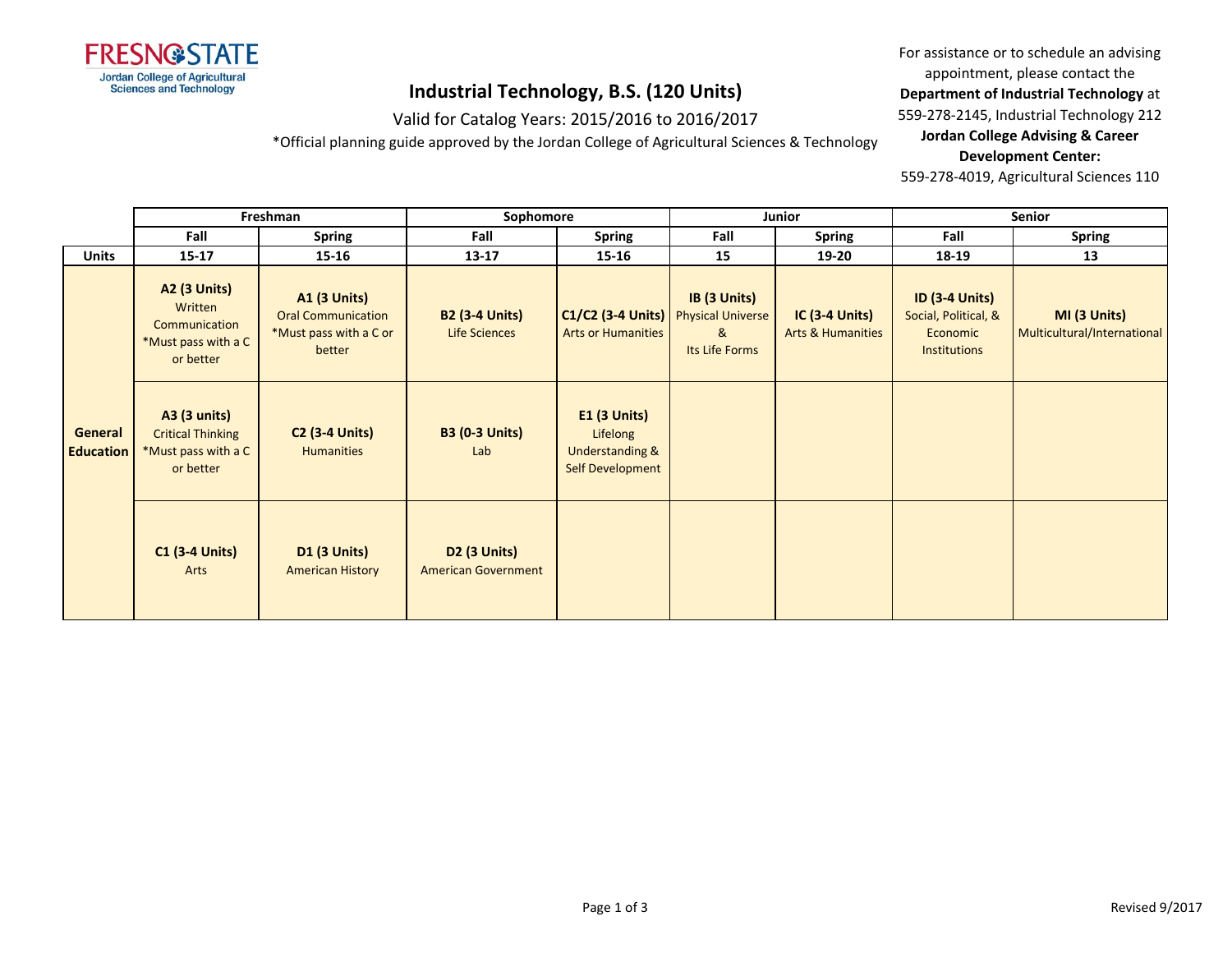

### Valid for Catalog Years: 2015/2016 to 2016/2017

\*Official planning guide approved by the Jordan College of Agricultural Sciences & Technology

For assistance or to schedule an advising appointment, please contact the **Department of Industrial Technology** at

559-278-2145, Industrial Technology 212

**Jordan College Advising & Career Development Center:**

|              |                                                                                                                                                       | Freshman                                                             | Sophomore                                                                                                                                   |                                                                                                                                                          |                  | Junior                                                                                                          |                                                   | Senior                                        |
|--------------|-------------------------------------------------------------------------------------------------------------------------------------------------------|----------------------------------------------------------------------|---------------------------------------------------------------------------------------------------------------------------------------------|----------------------------------------------------------------------------------------------------------------------------------------------------------|------------------|-----------------------------------------------------------------------------------------------------------------|---------------------------------------------------|-----------------------------------------------|
|              | Fall                                                                                                                                                  | <b>Spring</b>                                                        | Fall                                                                                                                                        | <b>Spring</b>                                                                                                                                            | Fall             | <b>Spring</b>                                                                                                   | Fall                                              | <b>Spring</b>                                 |
| <b>Units</b> | $15-17$                                                                                                                                               | 15-16                                                                | 13-17                                                                                                                                       | $15 - 16$                                                                                                                                                | 15               | 19-20                                                                                                           | 18-19                                             | 13                                            |
|              | <b>GE Area B4</b><br><b>MATH 75 or DS 71</b><br>$(3-4$ Units)<br>Quantitative<br>Reasoning<br>*See course catalog<br>for prerequisite<br>requirements | <b>GE Area D3</b><br><b>IT 20 (3 Units)</b><br><b>Social Science</b> | <b>GE Area B1</b><br>PHYS 2A (4 Units)<br><b>Physical Sciences</b><br>[Pre-Req: DS 71, MATH 75,<br>or MATH 70; or<br>department permission] | <b>DS 73 (3 Units)</b><br>[Pre-Req: LM; DS 71]<br>or equivalent;<br>ECON 40 & 50<br>recommended]<br>OR<br><b>MATH 11 (3)</b><br>Units)<br>[Pre-Req: ELM] | IT 102 (3 Units) | CHEM 3A (4 Units)<br>[Pre-Req: GE B4<br>(may be taken<br>concurrently)]<br>*No credit if taken<br>after CHEM 1A | IT 106 (3 Units)                                  | IT 104 (3 Units)<br>[Pre-Req: IT 114, 115]    |
|              | IT 52 (3 Units)                                                                                                                                       | IT 74 (3 Units)                                                      | IT Elective (3 Units)<br>*See footnotes                                                                                                     | IT 92 (3 Units)                                                                                                                                          | IT 107 (3 Units) | IT 117 (3 Units)<br>[Pre-Req: DS 73 or<br><b>MATH 11]</b>                                                       | IT 118 (3 Units)<br>IT 184 (3 Units)              | IT 137 (3 Units)<br>[Pre-Req: IT 117]         |
| <b>Major</b> |                                                                                                                                                       |                                                                      |                                                                                                                                             | IT 114 (3 Units)                                                                                                                                         | IT 115 (3 Units) | IT 148 (3 Units)                                                                                                |                                                   | IT 196 (1 Unit)<br>[Pre-Req: Senior standing] |
|              |                                                                                                                                                       |                                                                      |                                                                                                                                             |                                                                                                                                                          |                  | IT Elective (3<br>Units)<br>*See footnotes                                                                      | IT 199 (3 Units)<br>[Pre-Req: UDWE or<br>IT 198W] | IT Elective (3 Units)<br>*See footnotes       |
|              |                                                                                                                                                       |                                                                      |                                                                                                                                             |                                                                                                                                                          |                  | IT Elective (3<br>Units)<br>*See footnotes                                                                      | IT Elective (3<br>Units)<br>*See footnotes        |                                               |